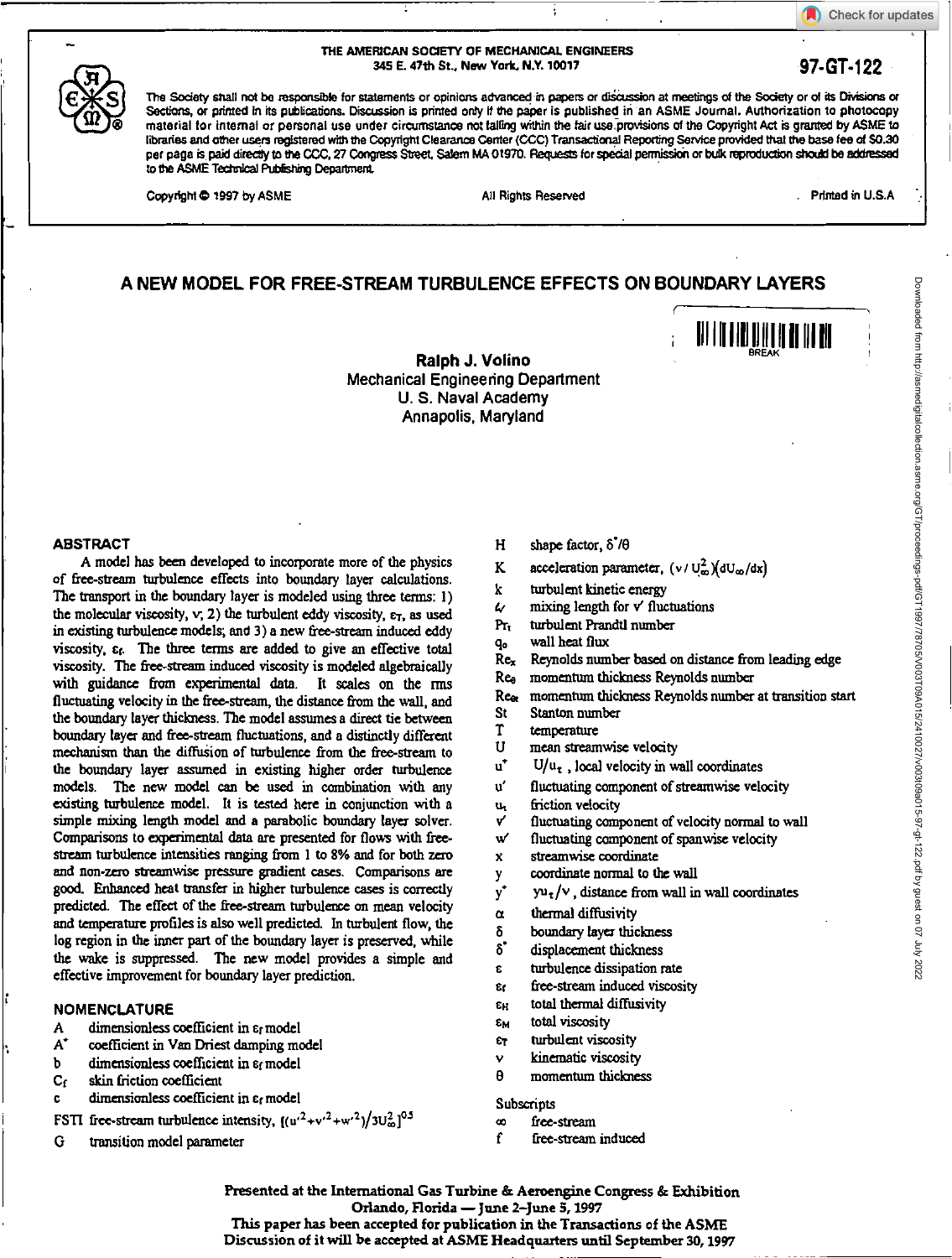# **INTRODUCTION**

Free-stream turbulence can have a strong effect on the behavior of a boundary layer. Elevated free-stream turbulence tends to cause early transition from laminar to turbulent flow and can lead to higher skin friction and heat transfer coefficients. Highly disturbed flows are found in many applications including gas turbine engines, where free-stream turbulence intensities (F511) as high as 20% are possible. Given the strong effects that free-stream turbulence can have, accurate turbulence and transition models which incorporate these effects are needed for improved prediction and design. Existing turbulence models handle the FSTI in a number of ways. The simplest models do not account for the free-stream turbulence explicitly. They cannot, therefore, predict elevated heat transfer or skin friction in high FSTI boundary layers. Included are integral methods and zero-equation partial differential equation solvers which use a mixing length model for closure of the momentum equation. Higher order turbulence models, such as two-equation k- $\epsilon$  models, provide a means for including the free-stream turbulence effect. Equations are derived for the turbulent kinetic energy and dissipation rate, and the free-stream turbulence conditions are supplied as boundary conditions for these equations. Although these equations are derived exactly, several terms must be modeled empirically for implementation. Turbulence is modeled as entering the boundary layer from the free-stream through a diffusion process. This turbulence then raises the level of transport in the boundary layer, resulting in higher skin friction and heat transfer coefficients. It also leads to boundary layer transition.

Two-equation models must produce the correct qualitative end results. Turbulence is put into the boundary layer, and this will tend to cause transition and higher skin friction and heat transfer. The mechanism by which the turbulence enters the boundary layer in existing models may not be correct, however. If the mechanism is not correct, the constants in the models may still be tuned to give good predictions in some flows, but there is no reason to expect the models to be robust over all conditions. It is also questionable whether continued work with such models will lead to improvement, particularly in the area of transition. Increasing the FSTI in a k-c simulation will correctly move transition upstream, but current models are still often poor predictors of transition (Mayle, 1991). This is evidenced by the comparisons in Savill (1992). Existing models generally predict transition start too far upstream and too short a transition zone.

Recent work suggests that diffusion may not *be* the primary mechanism by which free-stream turbulence influences the boundary layer. Volino and Simon (1994) considered transitional boundary layers under both low (0.6%) and high (8%) FSTI conditions. They documented spectra of the fluctuating streamwise velocity, u', the fluctuating normal component of velocity,  $v'$ , and the turbulent shear stress, -u'v', at several positions in the boundary layer and in the freestream. In the pre- and early-transitional boundary layers they found that the peak energy in the boundary layer u' spectra occurred at the same frequency as the peak in the free-stream v' spectra. This was observed under both high and low F511 conditions. The boundary layer u' fluctuations were believed to be caused by the "splat mechanism" proposed by Bradshaw (1994). In the splat mechanism, free-stream eddies buffet the boundary layer. A negative V fluctuation in the free-stream compresses the boundary layer momentarily, forcing high speed fluid from the outer region closer to

the wall. This results in a positive u' fluctuation in the boundary layer. The free-stream acts directly on the boundary layer. The mechanism does not involve turbulence diffusion. The splat mechanism consists mainly of "inactive motions," i.e. motions that do not lead to turbulent transport. Once the free-stream eddy passes, the boundary layer rebounds to its original state, with little net effect. This compression and release of the boundary layer may, however, lead to some turbulent mixing. Under high FSTI conditions, Volino and Simon (1994, 1995a) found significant levels of  $-u'v'$  in the upstream, pre-transitional boundary layer, and it occurred at the frequencies of the peak  $v'$  in the free-stream unsteadiness. This upstream  $-u'v'$  was of lower energy and lower frequency than the -u'v' in the filly-turbulent boundary layer downstream. The upstream  $-u'v'$  still had an impact on the upstream boundary layer, however, influencing the mean velocity and temperature profiles and enhancing the skin friction and heat transfer (Volino and Simon, 1995b).

Moss and Oldfield (1996) provide more direct evidence of the effect of the free-stream on the boundary layer. They considered FSTI up to 12%, recording simultaneous traces of instantaneous freestream velocity and instantaneous wall heat flux. The correlation coefficient between the unsteady velocity and heat flux was as high as 50%. The spectra of the two signals were similar at low wavenumbers, but at higher wavenumbers the heat flux appeared unaffected by the free-stream. Instantaneous Nusselt numbers fluctuated between a low level similar to that seen in low-FSTI turbulent boundary layers and a high level which was up to 100% higher. The transition between the two levels occurred at a low frequency, which was associated with the free-stream turbulence. Smaller, higher frequency fluctuations within the heat flux signal were associated with turbulence within the boundary layer. Velocity spectra taken in the free-stream and near the wall were nearly identical, suggesting that free-stream eddies were "penetrating right through the velocity-defect part of the boundary layer." The turbulent eddy structure of the boundary layer was believed to be dominated by high free-stream turbulence, and this was believed to be the main heat transfer enhancing mechanism.

Thole and Bogard (1996) considered boundary layers with FSTI ranging from 10 to 20%. At low wavenumbers they found that the free-stream u' spectra and the boundary layer spectra down to  $y' = 15$ were nearly identical. At higher wavenumbers the FSTI level had little effect on the near wall spectra. At 12% F511 the near wall spectra exhibited a double peak, with the lower frequency peak matching the peak frequency in the free-stream spectra. The higher frequency peak was associated with boundary layer generated turbulence.

Mayle and Schultz (19%) developed a "laminar kinetic energy" equation for pre-transitional flows, and showed that pressure fluctuations, not diffusion, are the primary mechanism for turbulence entering the boundary layer.

The studies described above all suggest a direct link between free-stream and boundary layer fluctuations. They also show a distinct frequency separation between fluctuations induced by the free-stream and fluctuations generated within the boundary layer by near wall production. Although the u'v' correlation is lower in the free-stream induced fluctuations than in the boundary layer generated turbulence, the free-stream has a significant and direct role in enhancing heat transfer. The diffusion mechanism used in current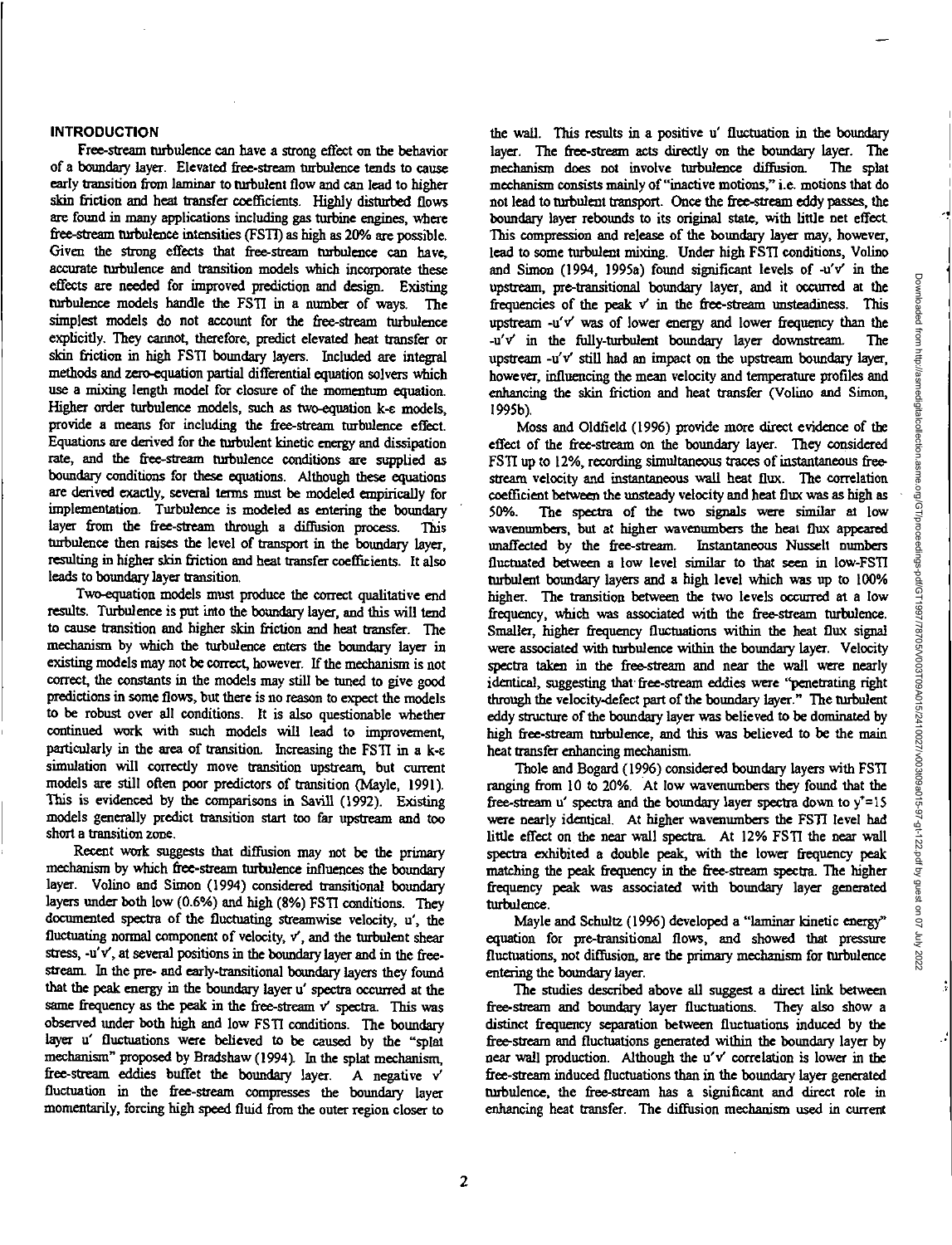turbulence models does not appear to be supported by the experimental results.

In the present study a new method is proposed to model the direct link between the free-stream and boundary layer. A model is developed, as motivated by the experimental data, and then tested against several experimental data sets.

#### **TURBULENCE MODEL**

The two distinct scales observed in the experimental data suggest a separate treatment of the boundary-layer-generated and free-stream-induced turbulence. For modeling purposes, the two scales are assumed independent of each other except for their mutual influence and dependence on the mean streamwise velocity profile. The effect of the near-wall-generated turbulence is captured with an existing turbulence model. A new model is developed below for the free-stream effect

The "splat mechanism" proposed by Bradshaw (1994) and discussed by Volino and Simon (1994) suggests that the level of freestream induced u' fluctuations in a boundary layer should depend on the level of  $v'$  fluctuations, a characteristic length,  $\omega$ , associated with these fluctuations, and the mean velocity gradient,  $dU/dy$ . A  $v'$ fluctuation transports a packet of fluid some distance *6'* across the mean streamwise velocity gradient, resulting in a fluctuation u'« $\omega$ dU/dy. The spectral results of Volino and Simon (1994) suggest that the turbulent transport induced by these fluctuations varies with the magnitude of the u' fluctuations.

The magnitude of the free-stream induced  $v'$  fluctuations in the boundary layer can be inferred from an experimental *V* profile in a high ESTI flow. Figure 1 shows a typical example from Volino and Simon (1995a). The value of v' drops from a maximum near the wall to a minimum at  $y/\delta = 0.25$ , before rising to the free-stream value. The near wall peak can be associated with near wall turbulence production. The decrease from the free-stream to  $\sqrt{8}$ =0.25 suggests that the free-stream effect diminishes as the boundary layer is penetrated and the wall is approached. This effect should approach zero at the wall. The free-stream induced  $v'$  is assumed to scale with the distance from the wall, y, and inversely with the boundary layer thickness, 8.

If the length scale  $4/$  is assumed to scale with  $v'$ , y and  $\delta$ , the above argument suggests the following form for the free-stream induced shear stress, -u'Vr.

$$
-u'v'_f = Av'_\infty \frac{y^b}{\delta^c} \frac{dU}{dy}
$$
 (1)

where A, b and c are dimensionless constants. To be dimensionally correct, c=b-1 The form of Eqn. (1) suggest a free-stream induced eddy viscosity of the form:

$$
\epsilon_f = Av'_{\infty} \frac{y^b}{\delta^{b-1}} = Av'_{\infty} \delta \left(\frac{y}{\delta}\right)^b \tag{2}
$$

The value of  $v'$ <sub>w</sub> may be allowed to vary in the streamwise direction to model the decay of the free-steam turbulence. In the present study, however, most of the experimental comparison cases showed only a small variation in  $v'_\infty$  with position, so  $v'_\infty$  was assumed constant at an upstream value for all calculations. The constants A



**Fig. 1: Typical v' Profile from a High FSTI Boundary Layer** 

and b are determined empirically. For two-dimensional boundary layers on flat walls with grid generated turbulence and FSTI<8%, A=0.41 and b=2.5 were determined based on a best overall fit to the laminar and turbulent Stanton number data of Blair (1982, 1983). In laminar boundary layers  $\varepsilon_f$  is assumed to act in combination with the molecular viscosity, v. In turbulent boundary layers it is assumed to act in combination with the molecular viscosity and turbulent viscosity,  $\varepsilon_T$ . This is discussed further below.

The above development, although guided by experimental observations, is recognized as speculative. Its utility is demonstrated by the model's ability to improve the match of calculations to experimental data.

### **IMPLEMENTATION OF THE MODEL**

The free-stream eddy viscosity proposed in Eqn. (2) is independent of the near-wall turbulence model (e.g. k-c or mixing length) and the computational method used in a simulation. In this study the new free-stream model (henceforth referred to as the FS model) is implemented along with a mixing length turbulence model. Since a mixing length model alone has no way of incorporating freestream effects, use of one provides a clear and relatively simple test of the FS model. Computations are done using the TEXSTAN code referenced in Kays and Crawford (1993). TEXSTAN is an updated version of the STAN5 code presented by Crawford and Kays (1976). It is a two-dimensional, parabolic boundary layer code based on the Patankar and Spalding (1970) method. The mixing length model included in the TEXSTAN code, which includes the Van Driest (1956) near wall damping model with a variable  $A^*$  parameter, is utilized. Details are available in Kays and Crawford (1993).

The total viscosity,  $\varepsilon_M$ , used in the solution of the momentum equation is the sum of the molecular, turbulent and free-stream contributions:

$$
\epsilon_{M} = \nu + \epsilon_{T} + \epsilon_{f} \tag{3}
$$

where  $\epsilon_T$  is provided by the mixing length model. In laminar flows this reduces to

$$
\epsilon_{\rm M} = v + \epsilon_{\rm f} \tag{4}
$$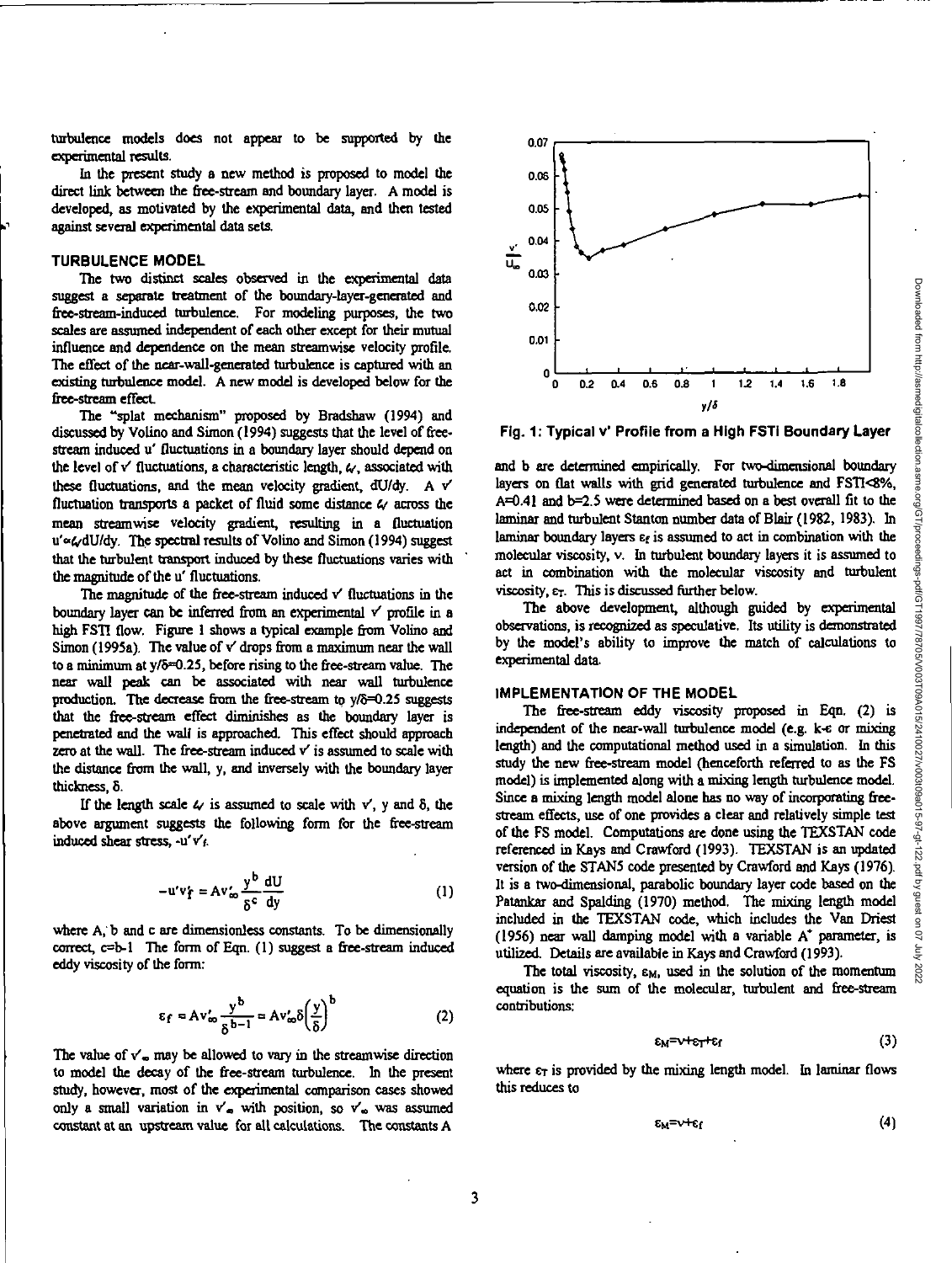where 1980 model for transition length), Eqns. (3) and (5) were modified to

$$
\varepsilon_{H} = \alpha + (\varepsilon_{T} + \varepsilon_{f})/Pr_{t}
$$
 (5)

and  $Pr_t$  is the turbulent Prandtl number. A variable  $Pr_t$  model recommended by Kays and Crawford (1993) is used. Heat transfer calculations depend strongly on the choice of  $Pr<sub>t</sub>$ . The Kays and Crawford model produces good agreement with near wall  $(y^+$ <100) mean temperature profile data, in wall coordinates, at all of the FSTI considered in this study, independent of whether the FS model is in use. Changing the  $Pr_t$  model produced changes in the slope and magnitude of the mean temperature profiles in the inner part of the boundary layer, which were not supported by the experimental data. The Kays and Crawford (1993) model is, therefore, used in all computations in this study.

### **Transition model**

Although development of a transition model is not the purpose of this paper, a transition model was needed for evaluation of the FS model in transitional and early turbulent boundary layers. The most reliable models currently available depend on empirical correlations for transition start and end. Transition was initiated in the present calculations by turning on er when the momentum thickness Reynolds number, Re<sub>9</sub>, exceeded the value given by a correlation. Park and Simon (1987) recommended use of the Abu-Ghannam and Shaw (1980) correlation,

$$
Re_{\theta r} = 163 + exp(6.91 - FSTI)
$$
 (6)

for transition start with mixing length models. Schmidt and Patankar (1991) also used this correlation in the development of their "Production Term Modification" (PTM) k-e transition model, which provides improved transition prediction over standard k-e calculations. Mayle (1991) stated that the lower limit of 163 on Rear in Eqn. (6) is artificial and proposed the equation

$$
Re_{\theta t} = 400(FSTI)^{5/8}
$$
 (7)

This is similar to the correlation

$$
\text{Re}_{\text{or}}=460(\text{FSTI})^{0.65} \tag{8}
$$

given by Hourmouziadis (1989). Recognizing that the correlations were developed for different ranges of FSTI, Eqns. (6) and (8) were used for cases with FSTI less than and greater than 4.5% respectively. Additionally, transition was not allowed to begin if the acceleration parameter K was above  $3 \times 10^{-6}$ , as suggested by Mayle (1991). This last restriction has no effect at low FSTI, since the strong acceleration suppresses the growth of the boundary layer, keeping Ree below Ree. At high FSTI, however, where Reet is itself low, the restriction can move transition start downstream.

TEXSTAN provides for a gradual transition with the mixing length model by modifying the Van Driest (1956) damping term. This is accomplished by setting the  $A^+$  term to 300 at the start of transition, then allowing it to gradually decrease to its equilibrium value  $(A^{\dagger}=25$  for unaccelerated flow) at the end of transition. This was found to still produce too abrupt a transition, so a further modification was implemented. In the range  $\text{Re}_{\alpha}$  <  $\text{Re}_{\theta}$  < 2.667 $\text{Re}_{\alpha}$ 

The energy equation is solved using the total thermal diffusivity,  $\varepsilon_{\rm H}$ , (with the 2.667 factor coming from the Abu-Ghannam and Shaw,

 $\epsilon_{M}$ = $\sqrt{C_{E}C_{L}E_{f}}$  (9)

 $\varepsilon_{\text{H}} = \alpha + (G\varepsilon_T + \varepsilon_f) Pr_t$  (10)

with

 $G = (Re_0-Re_0)/(1.667*Re_0)$  (11)

This might be thought of as a crude intermittency model. Although G does not match the shape of typical intermittency distributions (e.g. Abu Ghannam and Shaw, 1980), it does vary smoothly with Re<sub>9</sub>, increasing from zero to one, as does the intermittency.

#### **Initial Conditions**

All computations were started at  $x=0.0001$  m ( $Re_x \approx 100$ ) with a Blasius velocity profile and a uniform temperature profile. The boundary layer thickness was set to  $4 \times 10^{-5}$  m using a nonuniform grid with forty points. Testing with different starting profiles and finer grids showed that results were independent of the initial conditions and grid to within 0.5%.

#### **RESULTS**

The behavior of the model is demonstrated with a series of runs simulating air flow with a constant  $U_{\infty}=20$  m/s and  $T_{\infty}=300K$  along a 2 m long plate. The wall boundary condition was a constant heat flux of 200 W/ $m<sup>2</sup>$ . Simulations were run with 0, 1, 5 and 10% FSTI. Skin friction coefficient and Stanton number results are presented in Fig. 2 for simulations with the boundary layer assumed turbulent from the leading edge. At zero FSTI the model reduces to the standard mixing length model, and the results agree with correlations presented in Kays and Crawford (1993). At 1% FSTI, both Cf and St are about 5% above the zero FSTI conditions. At 10% FSTI, C<sub>f</sub> and St are 15% above the zero turbulence results. Also shown in Fig. 2 are Stanton numbers for the same cases, but with laminar flow ( $\varepsilon_T$  set to zero). At  $\text{Re}_{x}=2.5\times10^{6}$ , 25% and 45% enhancements in St are seen for the 1% and 10% FSTI cases respectively. Although laminar flow under these conditions would not be observed in practice, similar results would be expected in strongly accelerated, high FSTI flows, where extended laminar and transition regions would be present *even* under high FSTI conditions. Examples of such cases from Blair (1982) and Volino and Simon (1995b) are presented below.

The effect of the free-stream turbulence on the mean streamwise velocity profiles is shown in Fig. 3 for fully-laminar and fullyturbulent simulations. Profiles are presented in wall coordinates at  $Re_x=0.5\times10^6$  (Re<sub>9</sub> between 400 and 600) for the laminar runs and at Rex=2.5x106(Ree *between* 4700 and 5400) for the turbulent simulations. The free-stream turbulence causes the laminar profiles to deviate from the zero FSTI, Blasius profile, and suppresses the wake in the turbulent profiles, in agreement with experimental data (e.g. Blair, 1983). Similar results are observed in the mean temperature profiles. The log region of the turbulent profiles is unaffected by the free-stream, in agreement with experimental results such as those of Thole and Bogard (1996). This lends support to the form of  $\varepsilon_f$  given by Eqn. (2).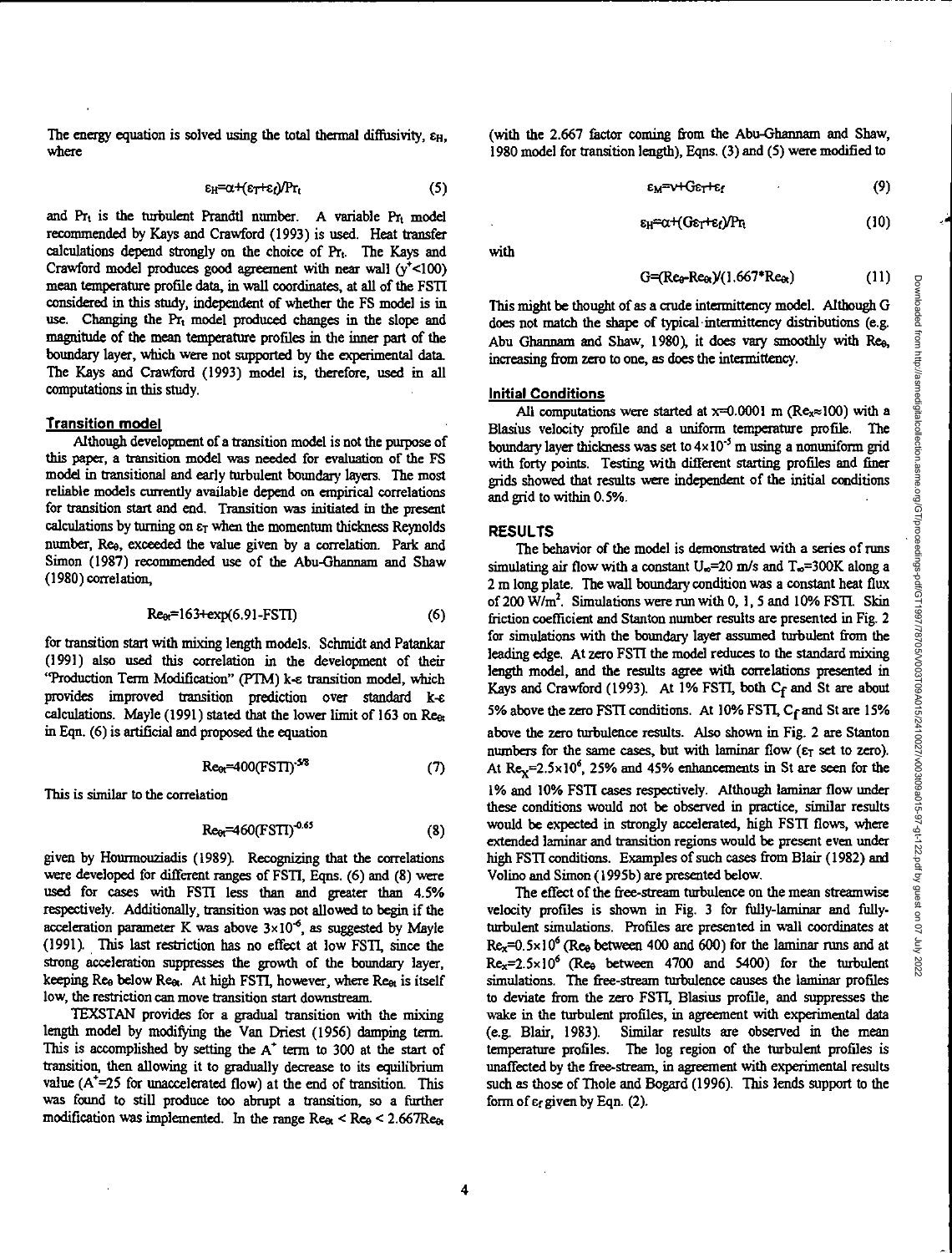

**Fig. 2: FS Model Stanton No. and Skin Friction Coefficient Predictions for Unaccelerated Flow on a Flat Plate** 



**Fig. 3: FS Model Velocity Profile Predictions for Unaccelerated Flow on a Flat Plate** 

# **Comparison to Experimental Data**

**The above results exhibit the correct trends, but a comparison to experimental data is needed to quantitatively validate the model. Data from flat and concave-curved wall cases, and from accelerated and unaccelerated flows were chosen. Free-stream turbulence levels up to 8% were considered. All experimental results are for flows of room temperature air along walls with constant flux heating downstream of a short unheated starting length. Attention is focused on Stanton number data and mean velocity and temperature profiles.** 

**Unaccelerated flow over flat walls. Blair (1983) considered**  unaccelerated flow along a flat wall with  $U_{\alpha}$ =30 m/s and  $q_{\alpha}$ =880 **W/m2 downstream of a 4.3 cm long unheated starting length. Data are tabulated in Blair (1981a). Free-stream turbulence intensities of 1.3, 2.6, 6.4 and 7.6% were generated with grids. Experimental Stanton number data are compared to calculated results in Fig. 4a. The same data are compared to standard mixing length calculations**  *(cc* **set to zero) in Fig. 4b. The free-stream turbulence has only a** 



**(b) Standard Mixing Length Model** 

# **Fig. 4: Comparison of Stanton No. Predictions to Unaccelerated Flow Data of Blair (1983)**

**small effect in the laminar region in these flows, and the laminar data are well predicted in both sets of calculations. In the turbulent region, the FS model provides an improved match to the data. For**  the 1.3% FSTI case, the standard model predicts St about 5% too **low, while the FS model is about 2% too high. The standard model provides a better prediction of the 2.6% FSTI case, but the**  experimental data show the wrong trend with FSTI for this case, with **St below the level of the 1.3% case At the 6.4% and 7.6% ESTI levels, the standard model predicts Stanton number between 10 and 14% too low, while the FS model predicts St within 2% of the data. Schmidt and Patankar (1991) provide comparisons to these data sets with their k-c, RIM model. Their results are nearly identical to those of Fig. 4a, both in the prediction of transition (expected since both are based on the Abu-Ghannam and Shaw, 1980 model) and in the prediction of heat transfer enhancement due to the F511 effect** 

**Figure 5 shows comparisons of mean velocity and temperature profile data to the FS and standard mixing length calculations for a**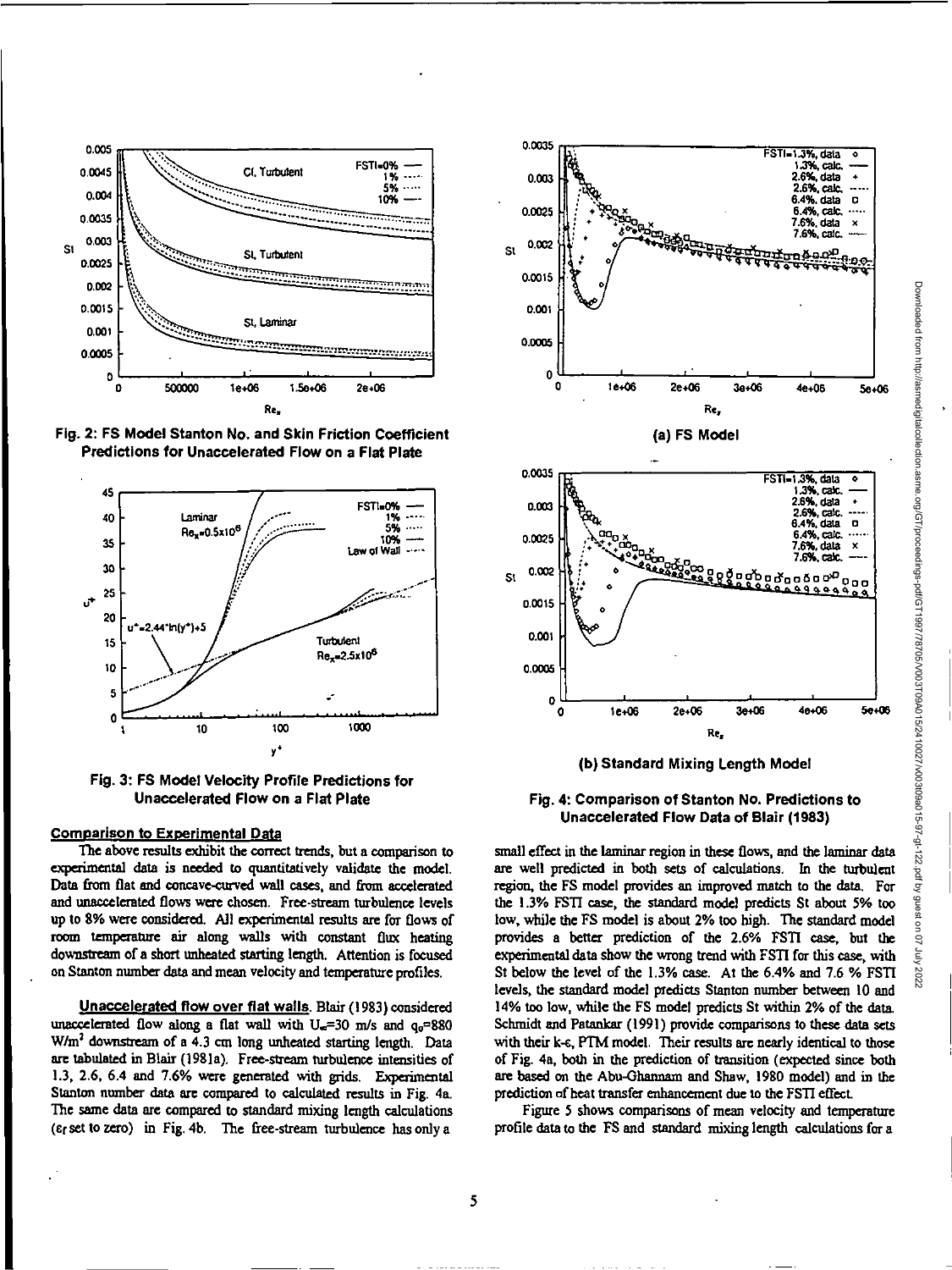



typical location from the fully-turbulent zone of the 6.4% FSTI case The FS model provides a clear improvement The elevated FSTI leads to faster growth of the boundary layer, which is well captured. The wall temperature is predicted to within 1% of the wall-to-freestream difference by the FS model, while the standard model prediction was 13% high. The shape factor, H, from the measured velocity profile was 1.33, while the value predicted by the FS and standard models were 1.29 and 1.42 respectively.

**Accelerated flow over flat walls.** Blair (1982) considered flow over a flat wall subject to favorable pressure gradients. Data are tabulated in Blair (1981b). At a constant acceleration parameter K= $0.2 \times 10^{-6}$  and inlet U<sub>s</sub>=15.9 m/s, cases with 1 and 2% FSTI were considered. At a constant  $K=0.75\times10^{-6}$  and inlet  $U_{\infty}=10.1$  m/s, cases with 2 and 5% FSTI were documented. In all four cases the wall heat flux was approximately 500  $W/m<sup>2</sup>$ . Stanton numbers calculations using the FS and standard mixing length models are compared to the



**Fig. 6: Comparison of FS Model and Standard Mixing Length Stanton No. Predictions to Accelerated Flow Data of Blair (1982)** 

data in Fig. 6. At  $K=0.2\times10^{-6}$  and 1% FSTI (Fig. 6a), the models are comparable in the laminar region, predicting the data to within about 8%. Both models predict too late a transition. At  $K=0.2\times10^{-6}$  and 2% FSTI, the FS model is clearly better. It matches the laminar data, predicts the transition well, and is about 4% low in the turbulent region. The standard mixing length model is 12% low in the laminar and turbulent regions and predicts a late transition. At  $K=0.75\times10^{-6}$ and 2% FSTI (Fig. 6b) the FS model matches the data to within about 3% in the laminar and transition regions while the standard model is about 15% low in the laminar region and predicts a late transition. At 5% FSTI the FS model is about 9% low in the turbulent region, while the standard model is about 18% low.

Schmidt and Patankar (1988, 1991) also simulated these accelerated cases with their PTM model. At the lower K, they predict the 1% FSTI case well, including the transition. In the 2% FSTI case, their result is nearly identical to the prediction of the FS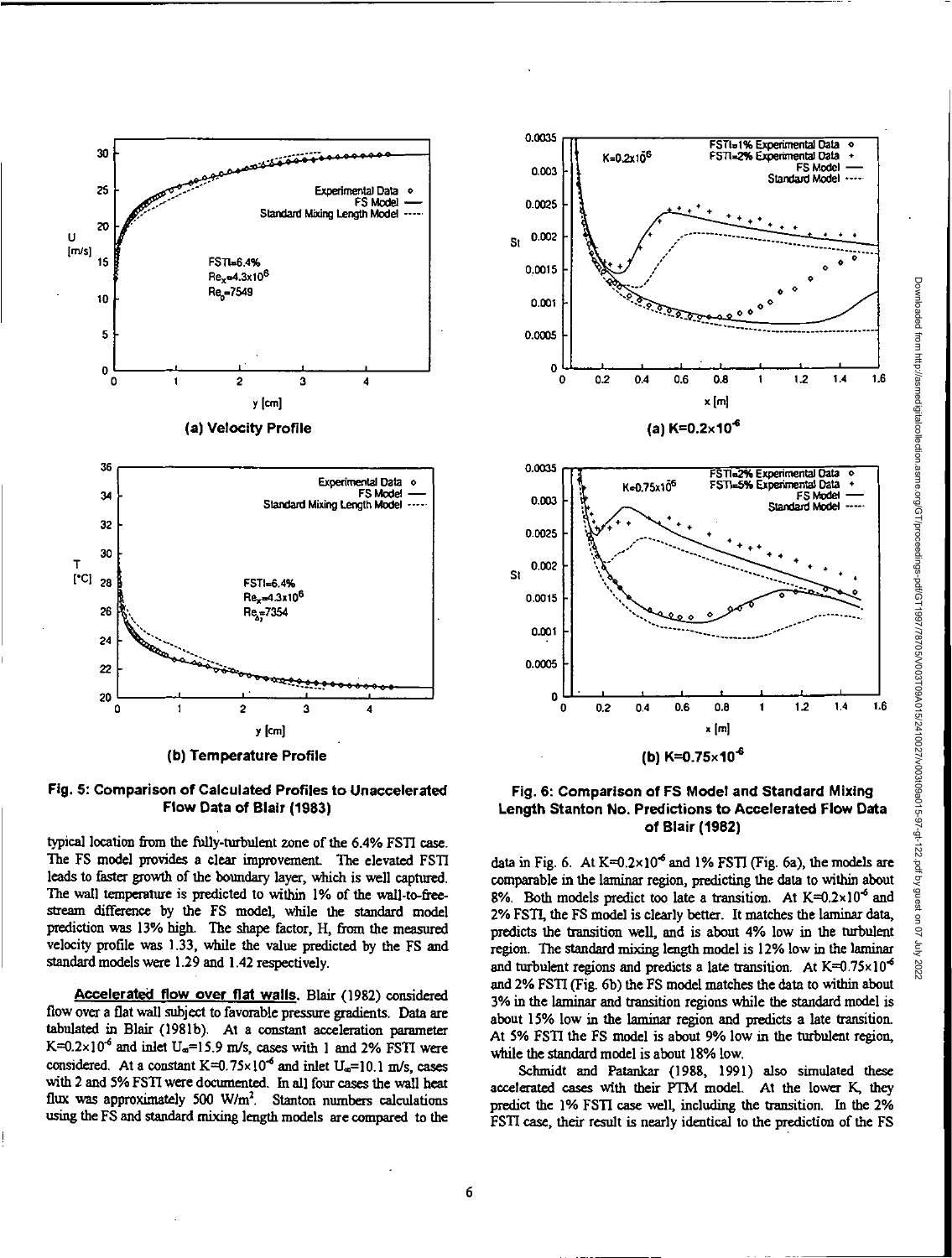model in Fig. 6a. At  $K=0.75\times10^{-6}$  with 2% FSTI, the PTM model predicts Stanton numbers 20% low in the laminar region and transition about 0.3 m too far upstream. Schmidt and Patankar (1991) noted low St predictions in the laminar region of other strongly accelerated flows. At 5% FST1 the PTM model produces results very similar to those of the FS model in Fig. 6b.

In summation, for the flat wall cases considered here, the new model is a clear improvement over the standard mixing length model. It correctly predicts the effects of free-stream turbulence. The model behaves very similarly to the more complex PTM k-c model and in some cases produces a better result.

### **Modeling of curvature effects**

To demonstrate an extension of the FS model, the effects of streamwise curvature are considered. Streamwise concave curvature is inherently destabilizing and can lead to higher heat transfer rates. Kestoras and Simon (1995) stated that when concave curvature and high FSTI are combined, the free-stream eddies are able to penetrate closer to the wall than in a flat wall flow, resulting in significantly higher turbulent transport within the boundary layer. They studied an 8% FSTI flow moving from a concave wall onto a flat recovery wall, and measured an almost immediate drop in turbulence within the boundary layer as the flow moved onto the flat wall. This rapid recovery further suggests that the effect of the free-stream on the boundary layer is a direct one and not due to turbulent diffusion.

If the chanced transport in concave-wall boundary layers is in part due to a closer penetration of free-stream eddies toward the wall, an adjustment of the profile of  $\varepsilon_f$  might capture the effect. To maintain the level of  $\varepsilon_f$  at the edge of the boundary layer while increasing the effect within the boundary layer, the constant b in Eqn. (2) can be lowered while the constant A is held fixed. Kim et al. (1992) investigated boundary layers with 8% FSTI along both a flat wall and a concave wall with a constant radius of curvature of 1 m. In the turbulent region of the flow, an FS model simulation of the flat wall case produced Stanton numbers in agreement with the experimental data to within 5%. For the concave wall case, it was found that changing the constant b to 1.5 produced a good match to the turbulent flow data. The 8% FSTI alone (with b set to the 2.5 fiat wall value) produced an 11% rise in Stanton number above a zero FSTI calculation, and the curvature effect (b set to 1.5 with FSTI=8%) produced an additional 16% increase, for a total rise of 27% over a zero FST1 flat wall flow.

To test the concave wall model, accelerated flow data acquired by Volino and Simon (1995b, I995c) along the same 1 m radius of curvature wall used in the Kim et al. (1992) study were considered. The following three cases were simulated, all with a nominal 8% FSTI at the inlet to the test section.

|    | $Case$ Inlet $U_{\infty}$ | Acceleration                                | Wall Heat Flux     |
|----|---------------------------|---------------------------------------------|--------------------|
| -1 | $7.5 \text{ m/s}$         | $K=0.75\times10^{-6}$ constant              | $76 \text{ W/m}^2$ |
| ,  | $9.6$ m/s                 | $dU_{\rm e}/dx=28$ s <sup>-1</sup> constant | 380 $W/m2$         |
| 3  | $4.9 \text{ m/s}$         | $dUe/dx=13.6 s-1 constant$                  | 180 $W/m2$         |

The mixing length turbulence model, as described above, was used for the calculations with no additional curvature correction. Stanton numbers for the three cases are presented in Fig. 7. The transition is not well predicted in Case 1, but the calculated results are within 4% of the data at the downstream stations. The calculated results are



**Fig. 7: Comparison of FS Model and Standard Mixing Length Stanton No. Predictions to Accelerated, Concave Wall Data of Volino and Simon (1995c)**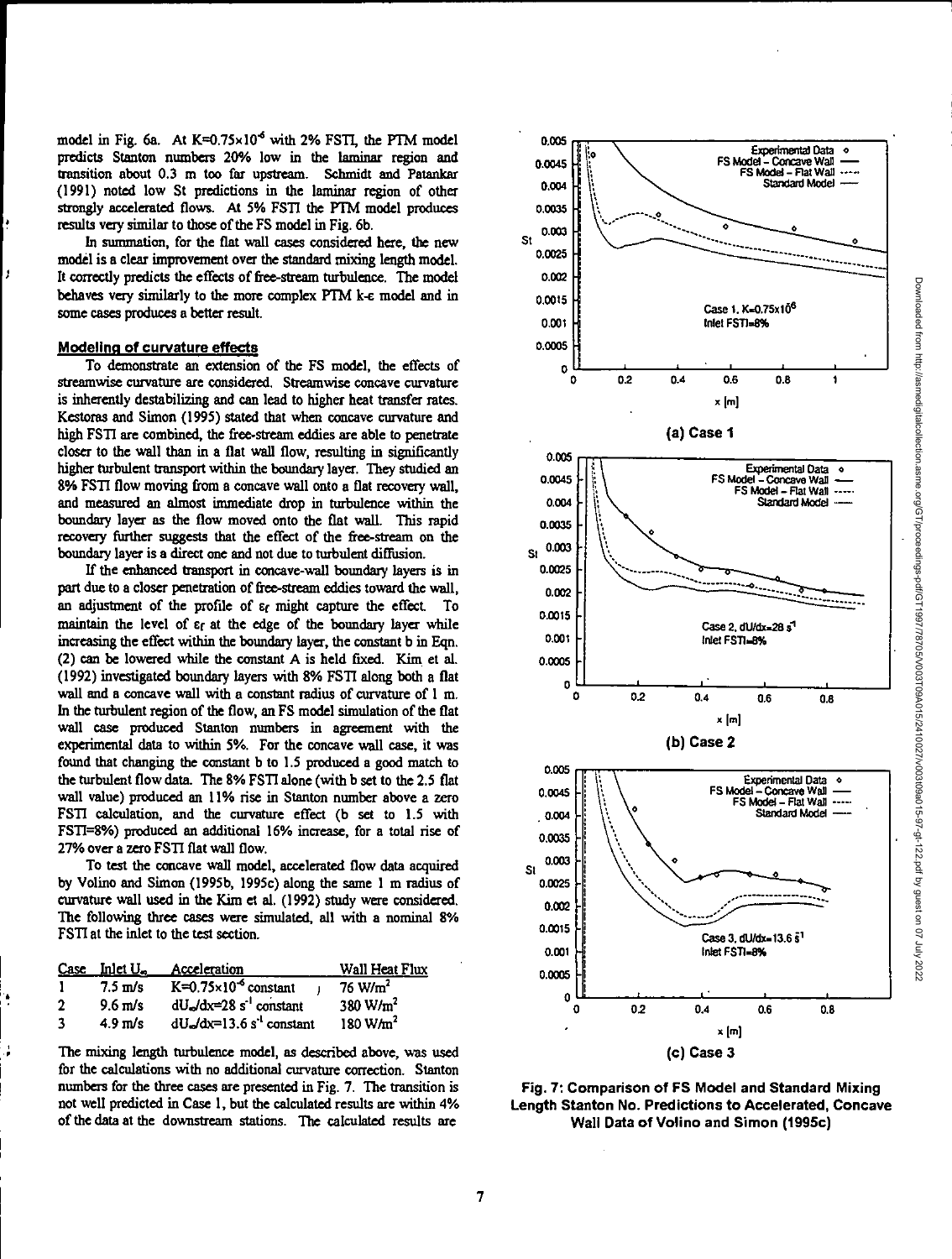17% higher than those from a flat wall simulation with the FS model, and 28% higher than those predicted with the standard mixing length model. The calculations for Cases 2 and 3 are in good agreement with the data in all regions of the flow. Stanton numbers are well above the values predicted by a flat-wall FS calculation or the standard mixing length model. Volino and Simon (1995c) stated that the curvature effect in these cases was probably small, since the acceleration kept the boundary layer thin. The present computations suggest that the curvature effect may *have* actually been large. An experiment on a flat wall under the FST1 and acceleration conditions of Case 3 would be an interesting check of this result. Cases 2 and 3 include extended non-turbulent regions *due to* the strong acceleration, which delays the start of transition in spite of the high FSTL In this "disturbed laminar" region, the FS model correctly predicts a rise in Stanton numbers by as much as 65% above a laminar calculation. Figure 8 shows temperature profiles from two stations of Case 3. At the upstream station the flow is pre-transitional  $(\epsilon_T=0)$ . All deviation from laminar behavior is due to the free-stream effect. The profile shape, boundary layer thickness and wall temperature are all well predicted. At the downstream station the flow is fully turbulent. As at the upstream station the calculated profile matches the data well, and represents a substantial improvement over the standard mixing length model.

# **DISCUSSION**

The above results suggest the usefulness of the FS model. In the cases considered, results were good and comparable to those produced with a k-c model. The FS model holds advantages over existing k-c models. When used in conjunction with a mixing length model, it is less computationally intense. The FS model is also simpler, and is believed to model the physics of the free-stream boundary layer interaction better than the diffusion model assumed in k-c computations. The location of the start of calculations is less important with the FS model than with standard models since the problem of allowing sufficient distance for diffusion of turbulence into the boundary layer is not an issue. Regardless of the comparison to k-c models, mixing length models are still the models of choice in many Navier-Stokes calculations (Laksluninarayana, 19%) and the FS model provides a straightforward means of incorporating freestream effects into these calculations.

While the comparisons presented above are generally good, they are limited. The purpose of the present work is to introduce the model and demonstrate its utility. Further work is still needed. All comparisons were to flows with grid generated turbulence in which the integral length scale based on  $v'_\infty$  was 1 to 3 times the boundary layer thickness. Several investigators (e.g. Hancock and Bradshaw, 1989) have concluded that both free-stream intensity and length scale are important, and that large free-stream eddies have a greater effect on the boundary layer than smaller scale eddies. One or both of the constants in Eqn. (2) might be a function of the free-stream integral length scale. Comparison to flows with different types of free-stream turbulence are needed.

The curvature correction presented above demonstrates the utility of the FS model and the way it may be modified based on an understanding of the flow. What one can say about the correction is, however, limited since the flows considered were all from the same test wall at the same nominal FSTI. One might speculate that the constant b in Eqn. (2) is a fimction of the radius of the curvature of





the wall and possibly the free-stream turbulence level, but only further comparisons will confirm or deny this.

A final point is that the cases chosen for comparison were deliberately selected as relatively simple cases in which a mixing length calculation would be possible. No attempt was made, for example, to simulate an adverse pressure gradient flow, where a mixing length calculation would most likely fail, with or without the FS model correction. The FS model is in no way limited, however, to implementation with a mixing length model. If the FS model does capture the physics of the free-stream effect better than a conventional diffusion model, it may prove a useful addition to higher order turbulence models.

#### **CONCLUSIONS**

The FS model has been introduced and successfully tested in comparisons to a range of experimental data sets. The model is based